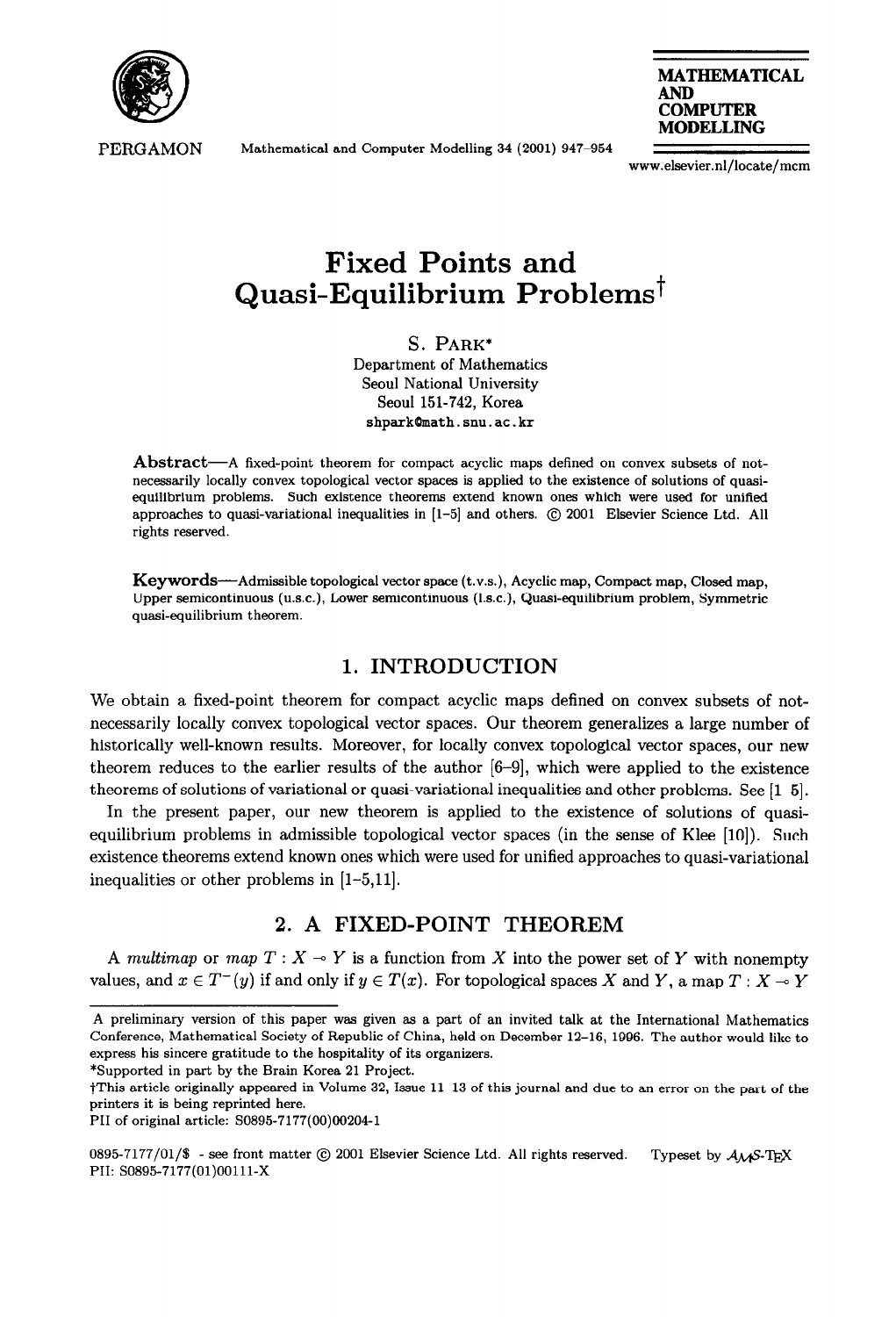#### 948 **S. PARK**

is said to be *closed* if its graph  $\text{Gr}(T) = \{(x, y) : x \in X, y \in T(x)\}$  is closed in  $X \times Y$ , and *compact* if the closure  $T(X)$  of its range  $T(X)$  is compact in Y. A map  $T : X \to Y$  is said to be upper semicontinuous (u.s.c.) if for each closed set  $B \subset Y$ , the set  $T^-(B) = \{x \in X : T(x) \cap B \neq \emptyset\}$  is a closed subset of X: lower semicontinuous (l.s.c.) if for each open set  $B \subset Y$ , the set  $T^{-}(B)$  is open: and *continuous* if it is U.S.C. and 1.s.c. Note that every U.S.C. map *T* with closed values is closed.

Recall that a nonempty topological space is *acyclic* if all of its reduced Cech homology groups over rationals vanish. Note that any convex or star-shaped subset of a topological vector space is contractible, and that any contractible space is acyclic. A map  $T : X \rightarrow Y$  is said to be *acyclic* if it is U.S.C. with compact acyclic values.

Recall that an extended real-valued function  $g: X \to \overline{R}$  on a topological space X is lower (respectively, upper) semicontinuous (1.s.c.) (respectively, u.s.c.), if  $\{x \in X : g(x) > r\}$  (respectively,  $\{x \in X : g(x) < r\}$  is open for each  $r \in \mathbb{R}$ . If X is a convex set in a vector space, then  $g: X \to \mathbf{R}$  is *quasi-concave* (respectively, *quasi-convex*), if  $\{x \in X : g(x) > r\}$  (respectively,  ${x \in X : g(x) < r}$  is convex for each  $r \in \mathbf{R}$ .

Throughout this paper, all topological spaces are assumed to be Hausdorff, t.v.s. means topological vector spaces, and co denotes the convex hull.

A nonempty subset X of a t.v.s. *E* is said to be *admissible* (in the sense of [lo]) provided that, for every compact subset *K* of X and every neighborhood *V* of the origin 0 of *E,* there exists a continuous map  $h: K \to X$  such that  $x - h(x) \in V$  for all  $x \in K$  and  $h(K)$  is contained in a finite dimensional subspace L of E. Note that every nonempty convex subset of a locally convex t.v.s. is admissible. See [12]. Other examples of admissible t.v.s. are  $\ell^p$  and  $L^p(0,1)$  for  $0 < p < 1$ , the space  $S(0,1)$  of equivalence classes of measurable functions on [0,1], the Hardy spaces  $H^p$  for  $0 < p < 1$ , certain Orlicz spaces, ultrabarrelled t.v.s. admitting Schauder basis, and others. Note also that any locally convex subset of an  $F$ -normable t.v.s. or any compact convex locally convex subset of a t.v.s. is admissible. For details, see [10,13] and references therein.

The following fixed-point theorem is the basis of our arguments in this paper.

**THEOREM 1.** *Let E be a t.v.s. and X* an admissible *convex subset of E. Then, any compact*  acyclic map  $F: X \to X$  has a fixed point  $x \in X$ ; that is,  $x \in F(x)$ .

**PROOF.** Let  $V$  be a fundamental system of neighborhoods of the origin 0 of *E*. Since *F* is closed and compact, it is sufficient to show that for any  $V \in \mathcal{V}$ , there exists an  $x_V \in X$  such that  $(x_V + V) \cap F(x_V) \neq \emptyset.$ 

Since  $F(X)$  is a compact subset of the admissible subset X, there exist a continuous map  $h: \overline{F(X)} \to X$  and a finite dimensional subspace *L* of *E* such that  $x - h(x) \in V$  for all  $x \in \overline{F(X)}$ and  $h(\overline{F(X)}) \subset L \cap X$ . Let  $M := h(F(X))$ . Then, M is a compact subset of L, and hence,  $P:=\text{co }M$  is a compact convex subset of  $L \cap X$ . Note that  $h : F(X) \to P$  and  $F|_{P} : P \to \overline{F(X)}$ . Since *h* and *F*|*p* are acyclic maps, it is well known that their composition  $h \circ (F|_P)$  has a fixed point  $x_V \in P$ ; that is,  $x_V \in h \circ F(x_V)$ , and hence,  $x_V = h(y)$  for some  $y \in F(x_V)$ . Since  $y - h(y) \in V$ , we have  $y \in h(y) + V = x_V + V$ . Therefore,  $(x_V + V) \cap F(x_V) \neq \emptyset$ . This completes our proof.

Generalized forms of Theorem 1 were due to the author [14]. However, a simple proof of Theorem 1 is given here for completeness. Theorem 1 generalizes many well-known fixed-point theorems even when *E* is locally convex and *F* **has** *convex* values such as the works of Brouwer, Schauder, Tychonoff, Mazur, Kakutani, Hukuhara, Bohnenblust and Karlin, Fan, Glicksberg, Rhee, Himmelberg, and others. For the related results and the literature, see  $[6-9,15]$ .

Note that the convexity of  $X$  in Theorem 1 is not essential. In fact,  $X$  can be any subset of  $E$ which is homeomorphic to an admissible convex subset of another t.v.s.  $E_1$ . However, throughout this paper, we state all results for admissible convex sets for simplicity.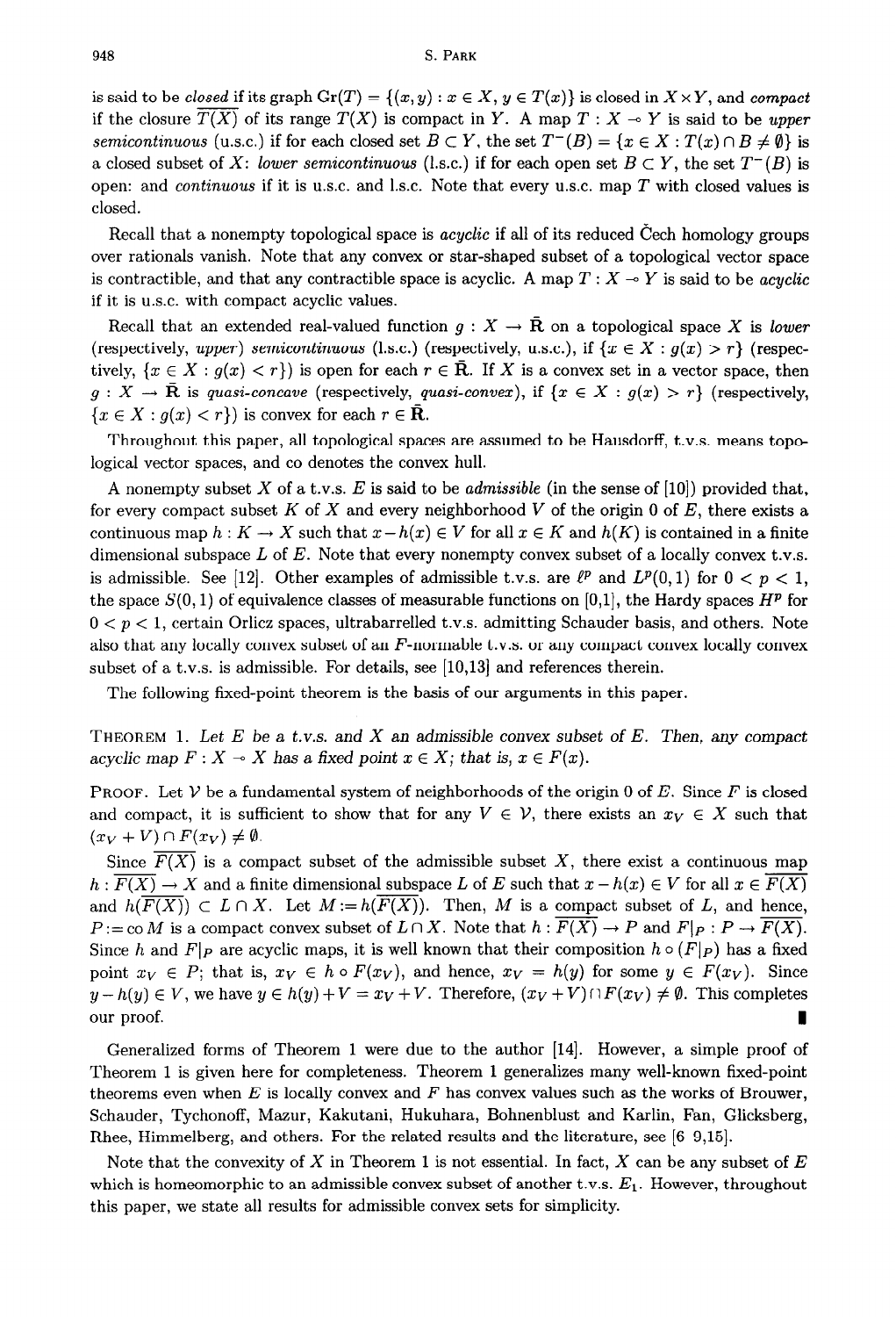## **3. QUASI-EQUILIBRIUM THEOREMS**

By an *equilibrium problem,* Blum and Oettli [16] understood the problem of finding

$$
\bar{x} \in K, \quad \text{such that } f(\bar{x}, y) \ge 0, \qquad \text{for all } y \in K,
$$

where *K* is a given set and  $f: K \times K \to \mathbf{R}$  is a given function with  $f(x, x) \ge 0$  for all  $x \in K$ . They observed that this problem contains as special cases, for instance, optimization problems, problems of Nash equilibria, complementarity problems, fixed-point problems, variational inequalities, and many others. Some variations or generalizations of this problem can be possible. See [ll] and references therein.

From Theorem 1, we deduce the following existence theorem for a quasi-equilibrium problem  $(in the sense of [11]).$ 

THEOREM 2. *Let X and Y be admissible convex subsets of t.v.s. E and F, respectively S :*   $X \sim X$  a compact closed map,  $T : X \sim Y$  a compact acyclic map, and  $\phi : X \times Y \times X \to \mathbf{R}$  and *U.S.C. function. Suppose that* 

(i) the function  $m: X \times Y \to \bar{R}$  defined by

 $\boldsymbol{\eta}$ 

$$
n(x, y) = \max_{s \in S(x)} \phi(x, y, s), \quad \text{for } (x, y) \in X \times Y
$$

**is** Ls.c., *and* 

(ii) for each  $(x, y) \in X \times Y$ , the set

$$
M(x,y)=\{u\in S(x):\phi(x,y,u)=m(x,y)\}
$$

is acyclic.

*Then, there exists an*  $(\bar{x}, \bar{y}) \in X \times Y$  such that

$$
\bar{x} \in S(\bar{x}), \quad \bar{y} \in T(\bar{x}), \quad \text{and} \quad \phi(\bar{x}, \bar{y}, \bar{x}) \ge \phi(\bar{x}, \bar{y}, s), \qquad \text{for all } s \in S(\bar{x}).
$$

**PROOF.** We first show that  $M: X \times Y \to X$  is a compact acyclic map. Note that for each  $(x, y) \in X \times Y$ ,  $M(x, y)$  is nonempty since  $\phi(x, y, \cdot)$  is u.s.c. on the compact set  $S(x)$ . We show that Gr(M) is closed in  $X \times Y \times X$ . In fact, let  $(x_{\alpha}, y_{\alpha}, u_{\alpha}) \in Gr(M)$  and  $(x_{\alpha}, y_{\alpha}, u_{\alpha}) \rightarrow$  $(x, y, u) \in X \times Y \times X$ . Then,

$$
\phi(x,y,u) \geq \overline{\lim_{\alpha}} \phi(x_{\alpha},y_{\alpha},u_{\alpha}) = \overline{\lim_{\alpha}} m(x_{\alpha},y_{\alpha}) \geq \underline{\lim_{\alpha}} m(x_{\alpha},y_{\alpha}) \geq m(x,y).
$$

Since Gr(S) is closed in  $X \times X$ ,  $u_{\alpha} \in S(x_{\alpha})$  implies  $u \in S(x)$ . Hence,  $(x, y, u) \in Gr(M)$ . Moreover, each  $M(x, y)$  is acyclic by (ii). Since S is compact and  $M(X \times Y) \subset S(X)$ , M is also compact. Therefore, *M* is a compact acyclic map.

Now, we define a map  $G: X \times Y \to X \times Y$  by

$$
G(x, y) = M(x, y) \times T(x), \quad \text{for } (x, y) \in X \times Y.
$$

Then G is an acyclic map. In fact, since M and *T* are compact-valued and u.s.c., their product G is also compact-valued and u.s.c. Note that each  $G(x, y)$  is acyclic since the product of two acyclic sets is acyclic by the Künneth theorem. Moreover, G is compact because  $G(X \times Y) \subset$  $\overline{S(X)} \times \overline{T(X)} \subset X \times Y$ . Since X and Y are admissible, it is easily checked that  $X \times Y$  is admissible in the t.v.s.  $E \times F$ . Therefore, by Theorem 1, G has a fixed point  $(\bar{x}, \bar{y}) \in X \times Y$ . Since

$$
(\bar{x},\bar{y})\in G(\bar{x},\bar{y})=M(\bar{x},\bar{y})\times T(\bar{x})\subset S(\bar{x})\times T(\bar{x}),
$$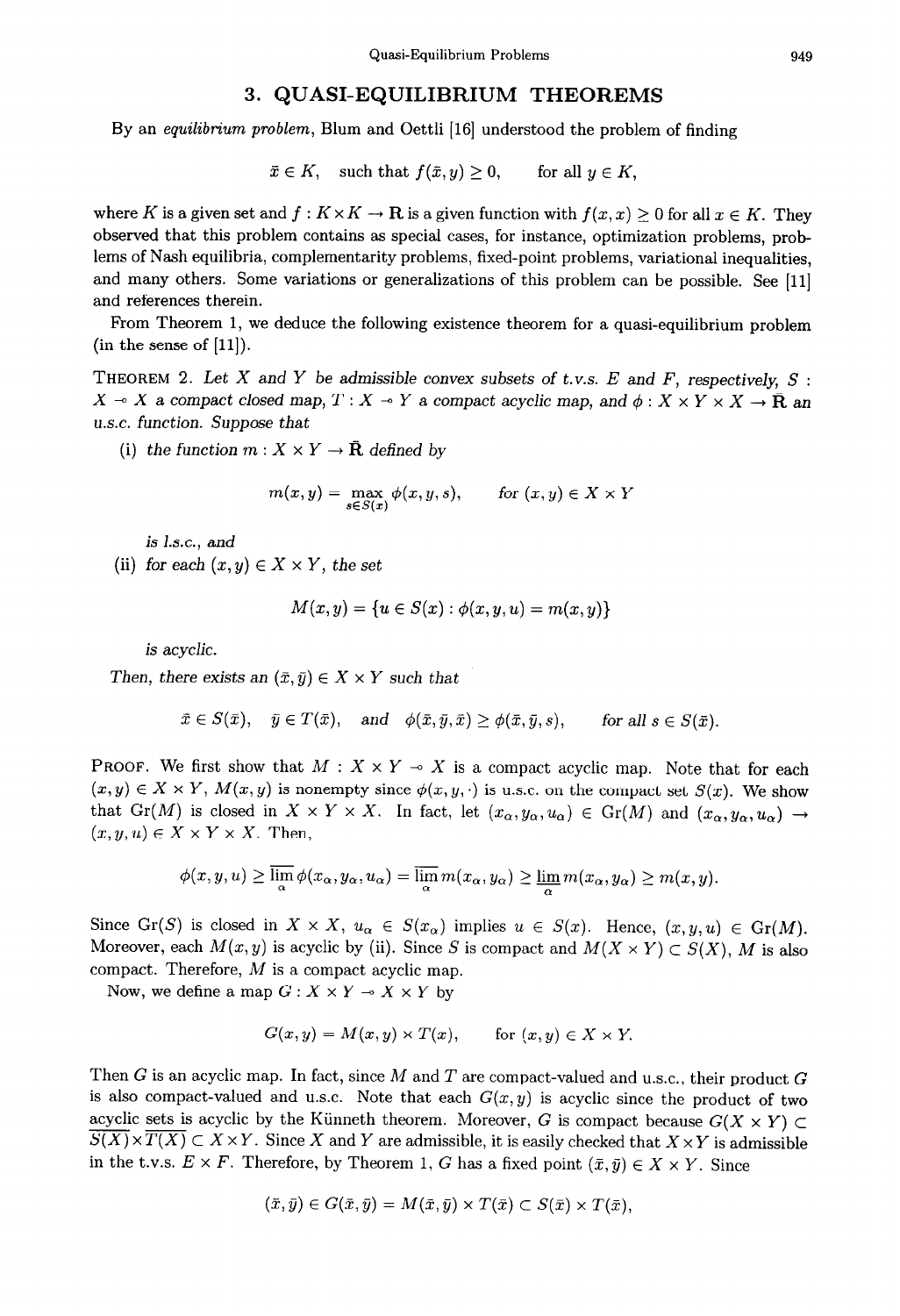we have  $\bar{x} \in S(\bar{x})$  and  $\bar{y} \in T(\bar{x})$ . Moreover, since  $\bar{x} \in M(\bar{x}, \bar{y})$ , we have

$$
\phi(\bar{x}, \bar{y}, \bar{x}) = \max_{s \in S(\bar{x})} \phi(\bar{x}, \bar{y}, s).
$$

This completes our proof.

REMARK 1. If S and  $\phi$  are continuous in Theorem 2, condition (i) holds automatically. In fact, the function  $\phi : (X \times Y) \times X \to \bar{R}$  is continuous, and the map  $S' : X \times Y \to X \times Y$  defined by

$$
S'(x,y)=S(x)\times\{y\}
$$

is continuous with compact values. Therefore, by Berge's theorem [17, Theorem VI.3.21, the marginal function  $m: X \times Y \to \bar{R}$  defined by

$$
m(x, y) = \sup \{ \phi(x, y, u) : (u, y) \in S'(x, y) \} = \max_{u \in S(x)} \phi(x, y, u)
$$

is continuous.

REMARK 2. If  $\phi = 0$ , Y is a singleton, and T is a constant map, then Theorem 2 reduces to Theorem 1.

REMARK 3. A particular version of Theorem 2 for Euclidean spaces was obtained by Cubiotti and Yao  $[2,$  Theorem 3.4, from which  $[2,$  Theorem 3.5 and Corollary 3.6 $]$  follows.

If Y is a singleton and *T* is a constant map, then Theorem 2 reduces to the following corollary,

COROLLARY 1. Let X be an admissible convex subset of a t.v.s. E,  $S: X \rightarrow X$  a compact closed map, and  $\phi: X \times X \to \overline{\mathbf{R}}$  an u.s.c. function. Suppose that

(1) the function  $m: X \to \bar{R}$  defined by

$$
m(x) = \max_{s \in S(x)} \phi(x, s), \quad \text{for } x \in X
$$

is J.s.c., and

(2) for each  $x \in X$ , the set

$$
\{u\in S(x): \phi(x,y)=m(x)\}
$$

**is** *acyclic.* 

Then, there exists an  $\bar{x} \in X$  such that

$$
\bar x\in S(\bar x)\qquad\text{and}\qquad \phi(\bar x,\bar x)=m(\bar x).
$$

REMARK 4. When *E* is locally convex, Corollary 1 reduces to [4, Theorem 2], which extends earlier works of Takahashi, Im and Kim, and Kaczynski and Zeidan. For the literature, see [4]. REMARK 5. A related result to Corollary 1 is also given in [5].

The inward set  $I_X(x)$  of X at  $x \in E$  is defined as

$$
I_X(x) = x + \bigcup_{r>0} r(X-x),
$$

and  $I_X(x)$  denotes its closure.

From Theorem 2, we have the following theorem.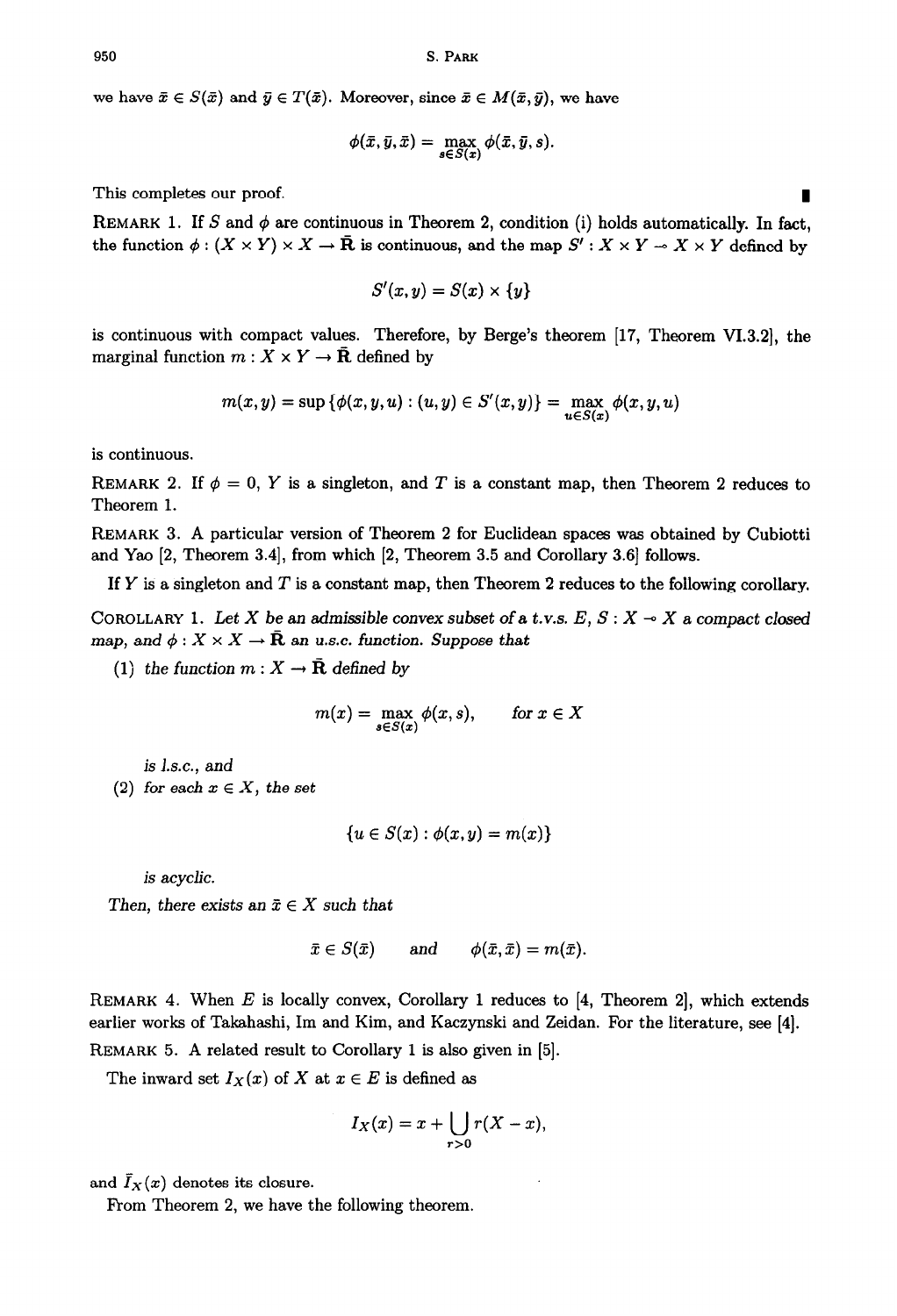THEOREM 3. Under *the* hypothesis of Theorem 2, *if* 

(iii) 
$$
\phi(x, y, x) \leq 0
$$
 holds for all  $(x, y) \in \text{Gr}(T)$ ,

then there exists an  $(\bar{x}, \bar{y}) \in X \times Y$  such that

$$
\bar{x} \in S(\bar{x}), \quad \bar{y} \in T(\bar{x}), \quad \phi(\bar{x}, \bar{y}, x) \le 0, \quad \text{for all } x \in S(\bar{x}).
$$

Further, if  $\phi: X \times Y \times E \to \overline{\mathbf{R}}$  is an u.s.c. function such that  $\phi(x, y, x) = 0$  and  $\phi(x, y, \cdot)$  is concave and I.s.c. for each  $(x, y) \in X \times Y$ , and if  $S(\bar{x})$  is convex, then

$$
\phi(\bar{x}, \bar{y}, x) \le 0, \quad \text{for all } x \in I_{S(\bar{x})}(\bar{x}).
$$

PROOF. The first part is clear from

$$
0 \geq \phi(\bar{x}, \bar{y}, \bar{x}) = \max_{s \in S(\bar{x})} \phi(\bar{x}, \bar{y}, s),
$$

which is a consequence of Theorem 2 and condition (iii).

For the second part, since  $x \mapsto \phi(\bar{x}, \bar{y}, x)$  is l.s.c., it is sufficient to show that

 $\phi(\bar{x}, \bar{y}, x) \leq 0$ , for all  $x \in I_{S(\bar{x})}(\bar{x}) \setminus S(\bar{x})$ .

For any  $x \in I_{S(\bar{x})}(\bar{x}) \setminus S(\bar{x})$ , there exist  $z \in S(\bar{x})$  and  $r > 0$  such that  $x = \bar{x} + r(z - \bar{x})$ . Then, we must have  $r > 1$ ; otherwise,  $x = (1 - r)\bar{x} + rz \in S(\bar{x})$  since  $0 < r \le 1$  and  $S(\bar{x})$  is convex. Suppose  $\phi(\bar{x}, \bar{y}, x) > 0$ . Since  $r > 1$  and

$$
\frac{1}{r}x + \left(1 + \frac{1}{r}\right)\bar{x} = z \in S(\bar{x}),
$$

**we** have

$$
\phi(\bar{x},\bar{y},z)=\phi\left(\bar{x},\bar{y},\frac{1}{r}x+\left(1-\frac{1}{r}\right)\bar{x}\right)\geq\frac{1}{r}\phi(\bar{x},\bar{y},x)+\left(1-\frac{1}{r}\right)\phi(\bar{x},\bar{y},\bar{x})=\frac{1}{r}\phi(\bar{x},\bar{y},x)>0,
$$

by the concavity of  $x \mapsto \phi(\bar{x}, \bar{y}, x)$  and  $\phi(\bar{x}, \bar{y}, \bar{x}) = 0$ . This is a contradiction. Therefore, we have  $\phi(\bar{x}, \bar{y}, x) \leq 0$ . This completes our proof.

REMARK 6. In [l], from a version of Theorem 3 for locally convex t.v.s., the authors deduced more than a score of known variational or quasi-variational inequality theorems. Using our Theorem 3, those theorems can be shown to hold for not-necessarily locally convex spaces.

In the remainder of this section, assume that the topological dual *E\** is admissible and the pairing  $\langle \cdot, \cdot \rangle$  on  $E^* \times E$  is continuous. For example,

- (1) *E* is a normed vector space, or
- (2) *E* is locally convex and  $E^*$  is equipped with the strong topology  $\delta(E^*, E)$  or the topology of uniform convergence on compact subsets of *E.*

COROLLARY 2. Let X be an admissible convex subset of a t.v.s.  $E, S: X \rightarrow X$  and  $T: X \rightarrow E^*$ compact acyclic maps, and *Y* an admissible convex subset of  $E^*$  containing  $\overline{T(X)}$ . Let  $\phi$ :  $X \times Y \times X \to \overline{\mathbf{R}}$  be u.s.c. such that conditions (i)-(iii) hold. Then, the conclusion of Theorem 3 holds.

REMARK 7. Even in case *E* is locally convex, Corollary 2 improves [l, Theorem 31.

REMARK 8. If *E* is locally convex and *S* and  $\phi$  are continuous, then Corollary 2 reduces to [3, Theorem 11, which was used to obtain generalized quasi-variational inequality theorems.

We give an application of Corollary 2 to a variational inequality extending Yao [18, Theorem 3.1.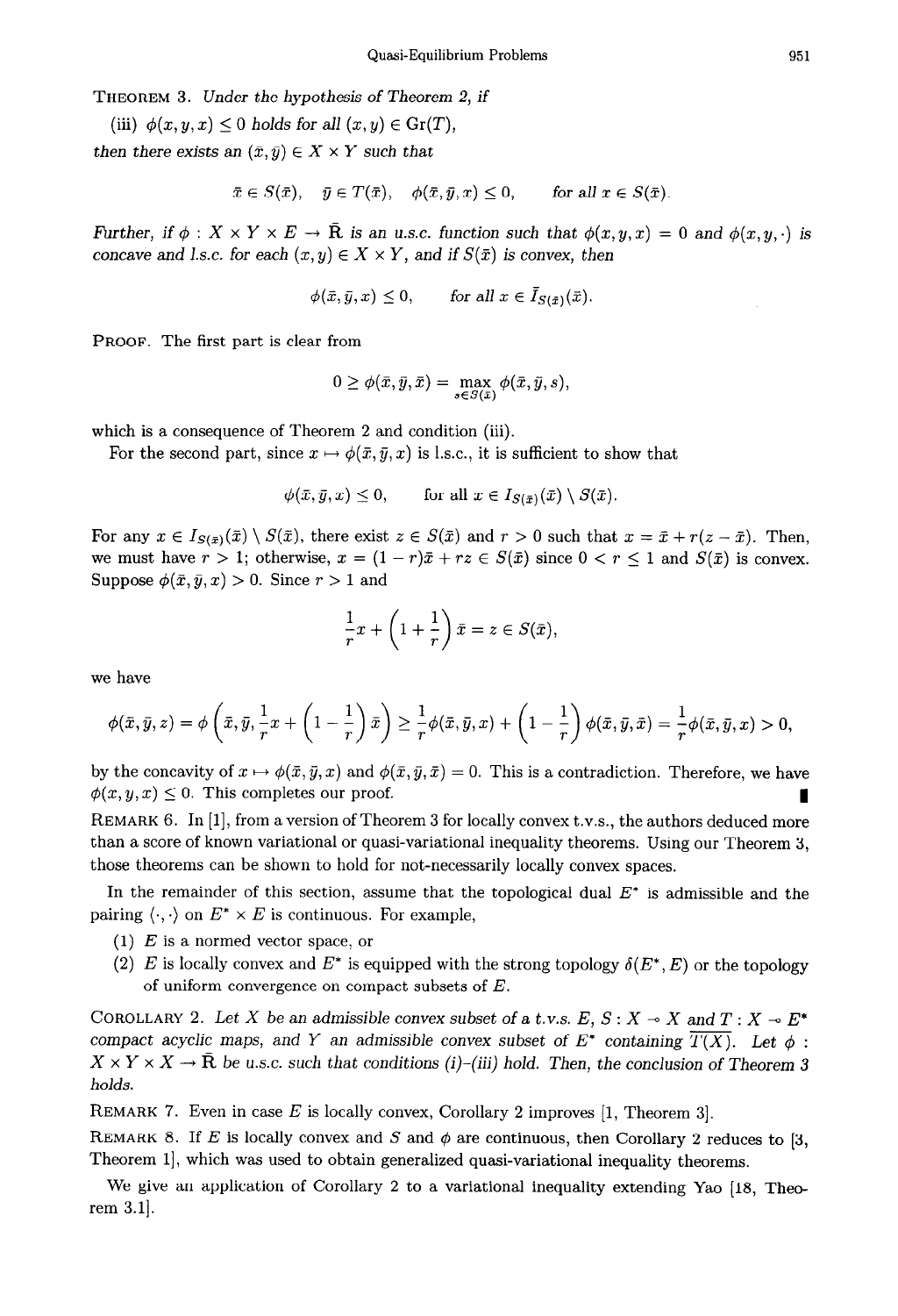COROLLARY 3. Let K be an admissible compact convex subset of a t.v.s. E, and  $f: K \to E^*$ ,  $g: K \to E$  continuous maps. Suppose that

$$
\left\{u \in K : \langle f(x), g(u) \rangle = \min_{v \in K} \langle f(x), g(v) \rangle \right\}
$$

is acyclic for each  $x \in K$ . Then, there exists an  $\bar{x} \in K$  such that

$$
\langle f(\bar{x}), g(u) - g(\bar{x}) \rangle \ge 0, \quad \text{for all } u \in K.
$$

**PROOF.** We use Corollary 2 with  $X = K$ . Let  $S(x) = K$  for  $x \in K$ ,  $T = -f$ ,  $Y = E^*$ , and  $\phi(x, z, u) = \langle -f(x), g(u) - g(x) \rangle$  on  $K \times E^* \times K$ . Then,  $\phi: K \times E^* \times K \to \mathbf{R}$  is continuous. Since  $S: K \to K$  is a compact continuous map and  $\phi$  is continuous, condition (i) of Theorem 2 holds. Note that  $\phi(x, z, x) = 0$  for all  $(x, z, x) \in K \times E^* \times K$ , and hence, condition (iii) of Theorem 3 holds. Moreover, for each  $(x, z) \in K \times E^*$ ,

$$
M(x,z) = \left\{ u \in K : \phi(x,z,u) = \max_{s \in K} \phi(x,z,s) \right\} = \left\{ u \in K : \langle f(x), g(u) \rangle = \min_{s \in K} \langle f(x), g(s) \rangle \right\}
$$

is acyclic by assumption, and hence, condition (ii) of Theorem 2 holds. Therefore, by Corollary 2, there exists an  $(\bar{x}, \bar{z}) \in K \times E^*$  such that

$$
\bar{x} \in S(\bar{x}) = K, \quad \bar{z} = -f(\bar{x}), \quad \phi(\bar{x}, \bar{z}, u) \le 0, \quad \text{for all } u \in S(\bar{x}) = K,
$$

which implies the conclusion.

### **4. SYMMETRIC QUASI-EQUILIBRIUM THEOREMS**

Prom Theorem 1, we have the following symmetric quasi-equilibrium theorem (in the sense of  $[11]$ ).

THEOREM 4. Let X and Y be admissible convex subsets of t.v.s.  $E$  and  $F$ , respectively,  $S$ :  $X \times Y \to X$  and  $T: X \times Y \to Y$  compact acyclic maps, and  $f, g: X \times Y \to \bar{\mathbf{R}}$  *l.s.c. functions* such that

(i) *the* functions

$$
F(x,y) = \min\{f(\xi,y) : \xi \in S(x,y)\},
$$
  

$$
G(x,y) = \min\{g(x,\eta) : \eta \in T(x,y)\}
$$

are u.s.c. on  $X \times Y$ , and

(ii) for each  $(x, y) \in X \times Y$ , the sets

$$
A(x, y) = \{\xi \in S(x, y) : f(\xi, y) = F(x, y)\},\
$$
  

$$
B(x, y) = \{\eta \in T(x, y) : g(x, \eta) = G(x, y)\}\
$$

are acyclic.

Then, there exists an  $(\bar{x}, \bar{y}) \in X \times Y$  such that

$$
\begin{aligned}\n\bar{x} &\in S(\bar{x}, \bar{y}), \quad f(x, \bar{y}) \ge f(\bar{x}, \bar{y}), \qquad \text{for all } x \in S(\bar{x}, \bar{y}), \\
\bar{y} &\in T(\bar{x}, \bar{y}), \quad g(\bar{x}, y) \ge g(\bar{x}, \bar{y}), \qquad \text{for all } y \in T(\bar{x}, \bar{y}).\n\end{aligned}
$$

**PROOF.** As in the proof of Theorem 2, the maps  $A: X \times Y \rightarrow X$  and  $B: X \times Y \rightarrow Y$  are compact acyclic maps. Therefore, the map  $A \times B : X \times Y \to X \times Y$  defined by  $(A \times B)(x, y) =$  $A(x, y) \times B(x, y)$  is a compact acyclic map. Since  $X \times Y$  is an admissible convex subset of  $E \times F$ , by Theorem 1,  $A \times B$  has a fixed point  $(\bar{x}, \bar{y}) \in (A \times B)(\bar{x}, \bar{y})$ , which satisfies the conclusion. REMARK 9. If S and T are convex-valued and if  $f(\cdot, y)$  and  $g(x, \cdot)$  are quasi-convex in Theorem 4, then (ii) holds automatically. In this case, Theorem 4 for locally convex t.v.s. *E* and *F* reduces to [ll, Theorem l].

From Theorem 4, we have another quasi-equilibrium result.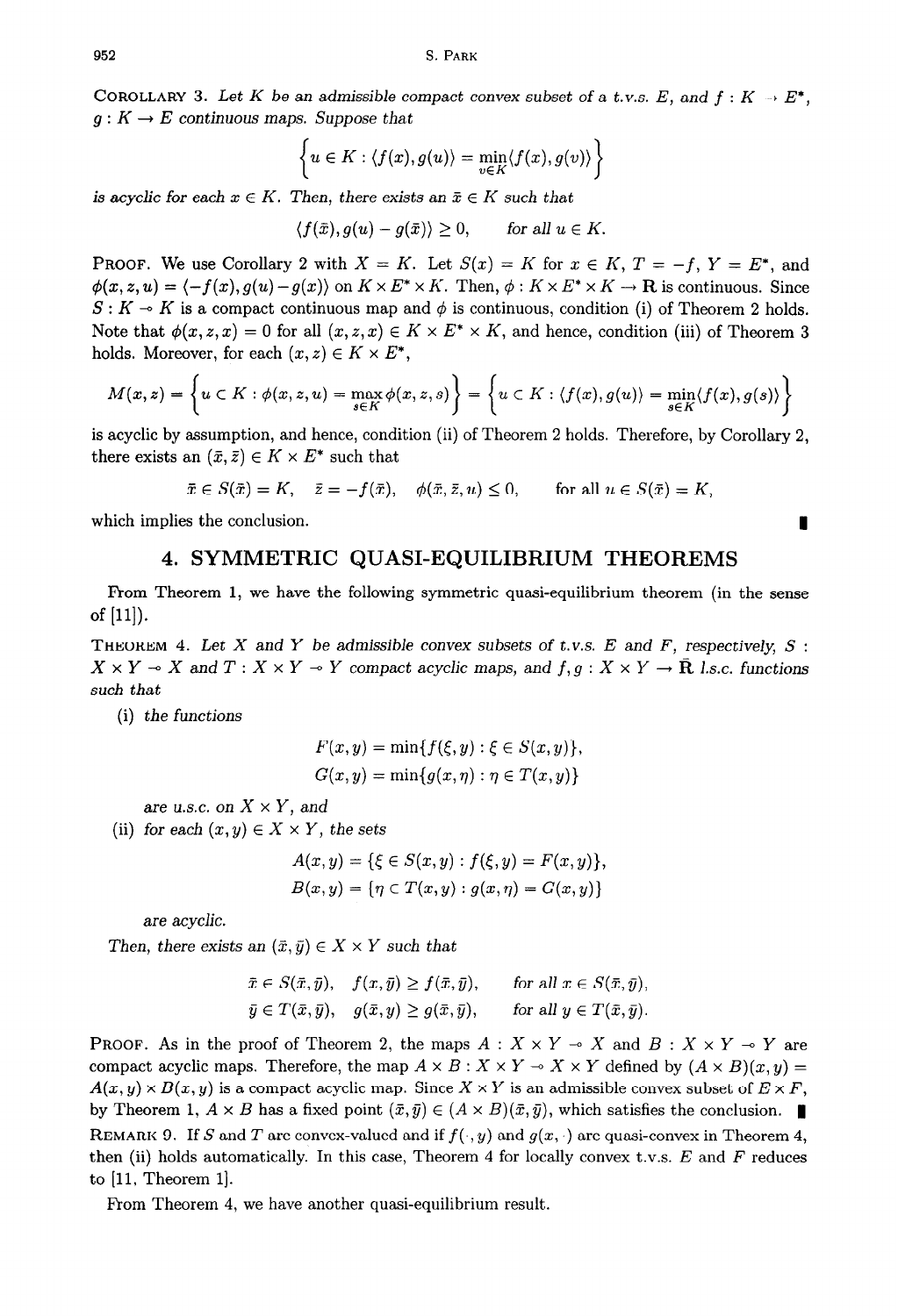COROLLARY 4. Let X and Y be admissible convex subsets of t.v.s.  $E$  and  $F$ , respectively,  $S: X \to X$  a compact continuous map with closed convex values,  $T: X \to Y$  a compact u.s.c. map with closed convex values, and  $f : X \times Y \rightarrow \mathbb{R}$  a continuous map such that  $f(\cdot, y)$  is quasi-convex for each  $y \in Y$ . Then, there exists an  $(\bar{x}, \bar{y}) \in X \times Y$  such that

$$
\bar{x} \in S(\bar{x}), \quad \bar{y} \in T(\bar{x}), \quad f(x,\bar{y}) \ge f(\bar{x},\bar{y}), \quad \text{for all } x \in S(\bar{x}).
$$

**PROOF.** We use Theorem 4 with  $g \equiv 0$ . Then, we have the following.

- (i) The function  $F(x) = \min\{f(\xi, y) : \xi \in S(x)\}\$ is u.s.c. on X for each  $y \in Y$  by Berge's theorem  $[17]$  since S and f are l.s.c.
- (ii) The set  $A(x) = \{\xi \in S(x) : f(\xi, y) = F(x)\}\$ is convex for each  $(x, y) \in X \times Y$  since  $S(x)$ is convex and  $f(\cdot, y)$  is quasi-convex.

Therefore, by Theorem 4, there exists an  $(\bar{x}, \bar{y}) \in X \times Y$  satisfying the conclusion. REMARK 10. For locally convex t.v.s. *E* and *F,* Corollary 3 reduces to **[ll,** Theorem 21. Finally, note that Corollafy 3 can be used to extend many variational inequalities given in [l].

We give an example of a quite popular type of general variational inequality.

COROLLARY 5. Let K be an admissible compact convex subset of a t.v.s. E, and  $h : K \to E^*$ and  $\theta: K \times K \to E$  continuous maps such that

- (1)  $\langle h(x), \theta(x,x) \rangle \geq 0$ , for all  $x \in K$ , and
- (2) for each  $y \in K$ , the function  $\langle h(y), \theta(\cdot, y) \rangle : K \to \mathbf{R}$  is quasi-convex.

Then, there exists an  $x_0 \in K$  such that

$$
\langle h(x_0), \theta(x, x_0) \rangle \ge 0, \quad \text{for all } x \in K.
$$

**PROOF.** We use Corollary 4 with  $X = K = Y$ ,  $S(x) = K$ ,  $T(x) = x$  for each  $x \in K$ . Let  $f: K \times K \to \mathbf{R}$  be defined by  $f(x, y) = \langle h(y), \theta(x, y) \rangle$ , for  $(x, y) \in K \times K$ . Then, *f* is a continuous map such that  $f(\cdot, y)$  is quasi-convex for each  $y \in Y$  by (2). Then, by Corollary 4, there exists an  $(\bar{x}, \bar{y}) \in K \times K$  such that

$$
\bar{x} \in S(\bar{x}), \quad \bar{y} \in T(\bar{x}), \quad f(x, \bar{y}) \ge f(\bar{x}, \bar{y}), \quad \text{for all } x \in S(\bar{x}).
$$

Since  $S(\bar{x}) = K$  and  $\bar{y} = T(\bar{x}) = \bar{x}$ , we have

$$
\bar{x} \in K, \quad f(x,\bar{x}) \ge f(\bar{x},\bar{x}), \quad \text{for all } x \in K,
$$

and hence,

$$
\bar{x} \in K, \quad \langle h(\bar{x}), \theta(x, \bar{x}) \rangle \ge \langle h(\bar{x}), \theta(\bar{x}, \bar{x}) \rangle \ge 0, \quad \text{for all } x \in K,
$$

by (1). This completes our proof.

**REMARK** 11. Particular forms of Corollary 5 appear frequently in the literature; see [l].

### **REFERENCES**

- **1.** M.-P. **Chen and S. Park, A unified approach to generalized quasi-variational inequalities, Comm.** *Appl.*  **Nonlinear** *Anal.* **4, 103-118, (1997).**
- **2. P. Cubiotti and J.C. Yao, Necessary and sufficient conditions for the existence of the implicit variational inequality problem,** *Appl. Math. Lett.* **10 (l),** 83-87, (1997).
- 3. S. **Kum, A generalization of generalized quasi-variational inequalities, J. Math. Anal. Appl. 182, 158-164, (1994).**
- **4. S. Park, Some existence theorems for two variable functions on topological vector spaces, Kangwon-Kyunggi Math. J. 3, 11-16, (1995).**
- 5. S. Park and M.-P. Chen, Generalized quasi-variational inequalities, Far East J. Math. Sci. 3, 185-190, (1995).